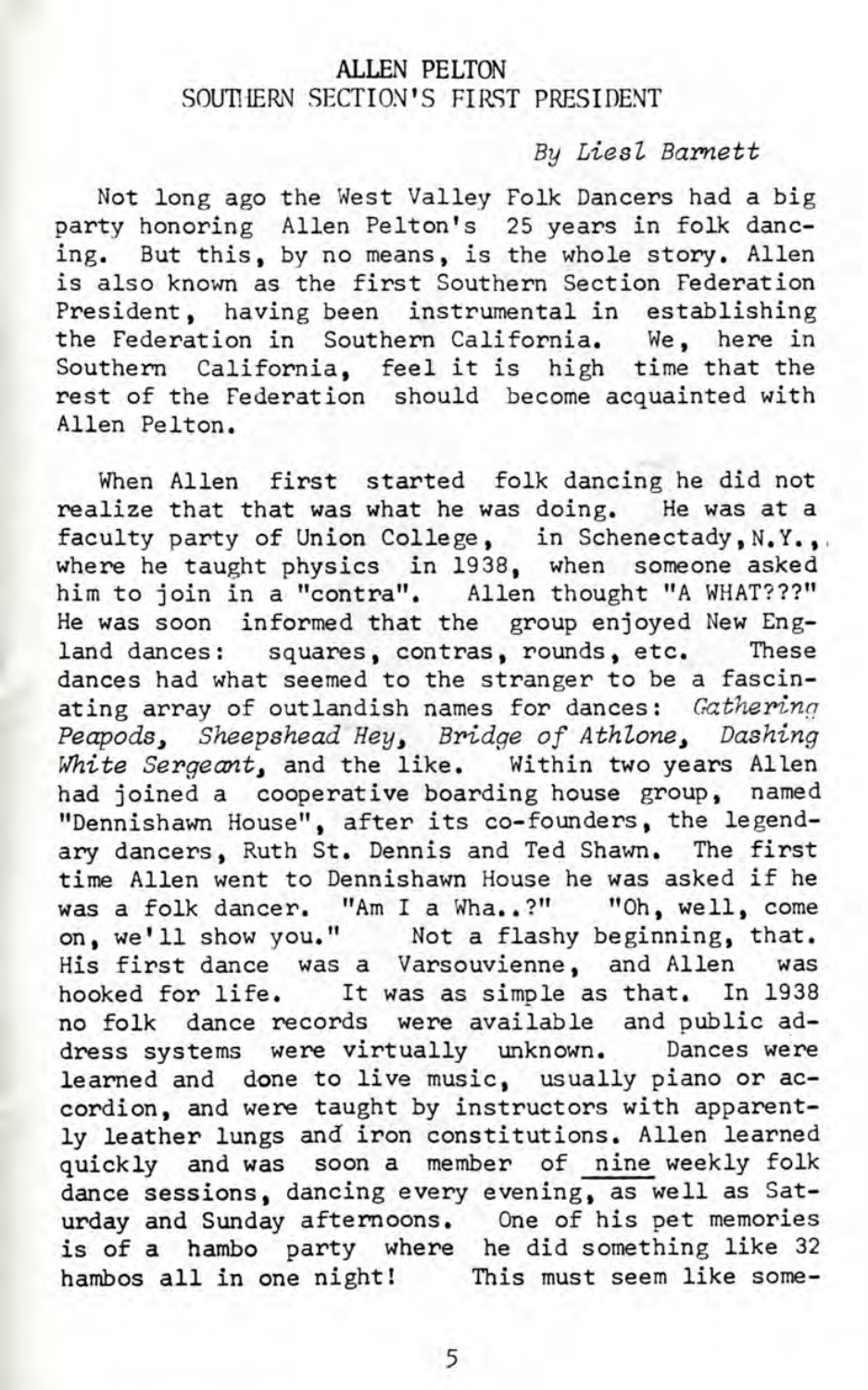

Byrdie and Allen Pelton and a friend

thing of an endurance record, even to seasoned dancers. Another pleasant memory is of a special New Year's Eve bash where each one of 28 members was obliged to prepare some special and potent drink for the other members. Oh, boy - Hic!

From Schenectady Allen went on to Chicago. Like any folk dance the first thing to look for in a new town is a place to go folk dancing; so - Allen went looking. Having danced and exhibited at the International House in N.Y.C., Allen knew of the "I1House" at Chicago University. When he went there on his first night in the Windy City he was told that there was no dancing except on Tuesdays and Thursdays. Returning on the designated night he found that the dancing was under the direction of a strange man with an unusual name, Vyts Beliajus. Vyts completely charmed Allen, as he does almost everyone with whom he comes in contact. Soon they were fast friends, and Allen Pelton credits Vyts with having taught him most of what he knows of style and technique.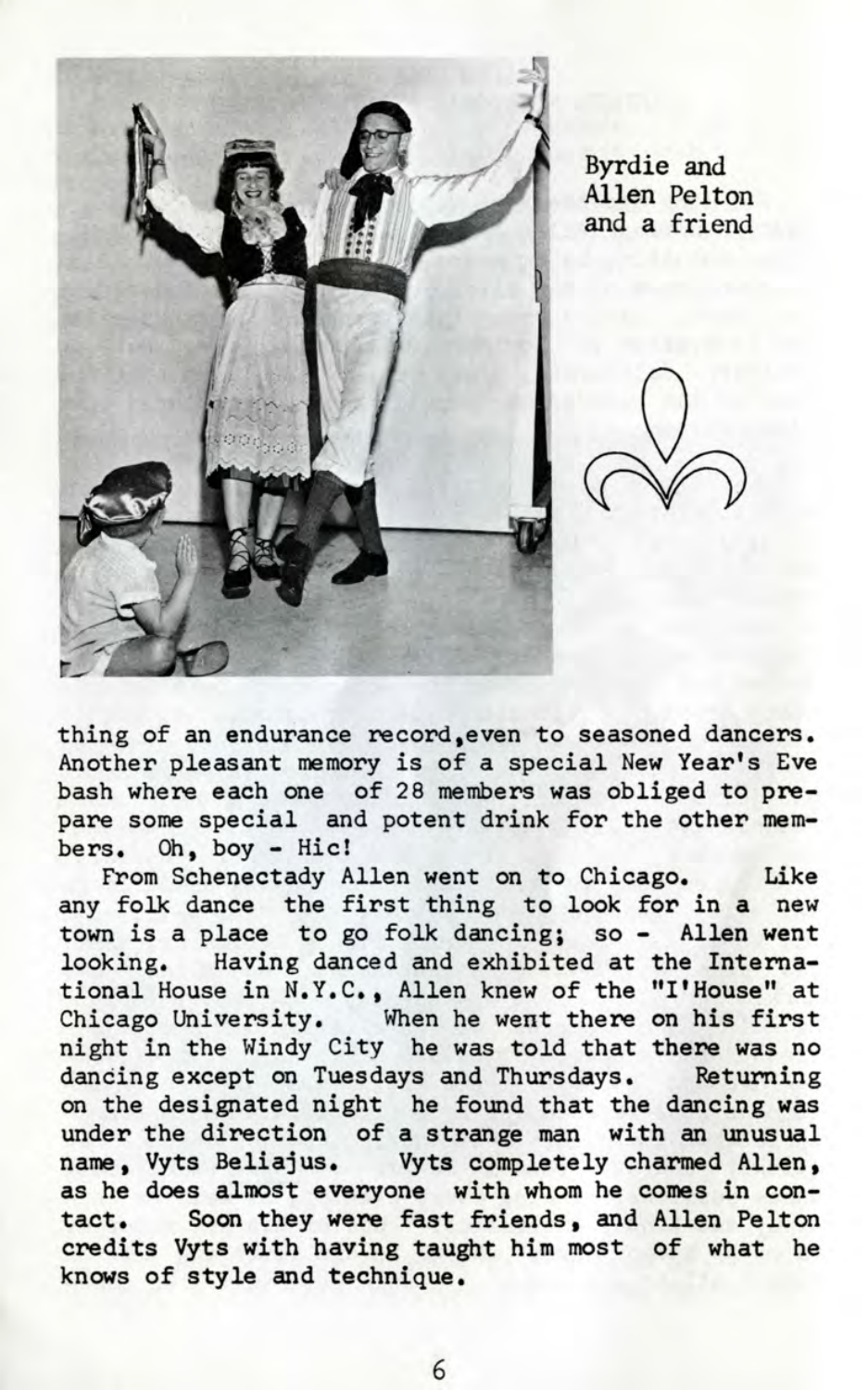## Allen Pelton (Continued)

In 1941 Allen moved to Los Angeles and found locatng a folk dance group tough going. It took him nearly six weeks to locate the Pasadena Co-op, which had been organized about three months earlier. He soon became one of the group's most enthusiastic, active and vociferous members, holding almost every office at one time or another. At that time the Hora was the great favorite. Danced to piano music, the tempo was continually accellerated until finally all dancers had dropped out, but one. Almost without exception that one remaining dancer was Allen Pelton. Allen is one of the most cooperative men alive.

One evening in 1946 Allen attended a meeting which had been sparked by the Westwood Co-op. Interest ran high in an organization such as had proved popular and useful in San Francisco - a group dedicated to sponsor festivals with participation from all clubs; to promote better dancing through standardized instruction and literature; to the issuance of recordings for folk dancers; to research into dances,costumes and customs, and so on. The possibilities of such an organization were virtually limitless and excited Allen's imagination. Everyone at that meeting in 1946 was agreed that such a Federation would be wonderful. The problem was to find someone to get it off the ground and head it through its growing pains. This "plum" fell into Allen Pelton's lap, and thus, in 1946, Allen Pelton became the first president of the Folk Dance Federation, South. He was also at that time president of the Pasadena Co-op, and when the group volunteered to host a festival just then, he - glutton for work- volunteered to head the committee for that bash.

Some time later Allen moved to Glendale and became instructor of the Glendale Folk Dancers until family duties required his resignation to everyone's regret.

Ultimately Allen and his wife, Byrdie, moved to Canoga Park, making the San Fernando Valley their -  $oh.$  you know  $\ldots$ ...

For several years they drove 25 miles to dance with their favorite Glendale Group. Then one day, a former Pasadena Co-oper, Gene Zwick,threw a big party attended by folk dancers from miles around. The Peltons,too, were there. The thought came to Allen that it would be